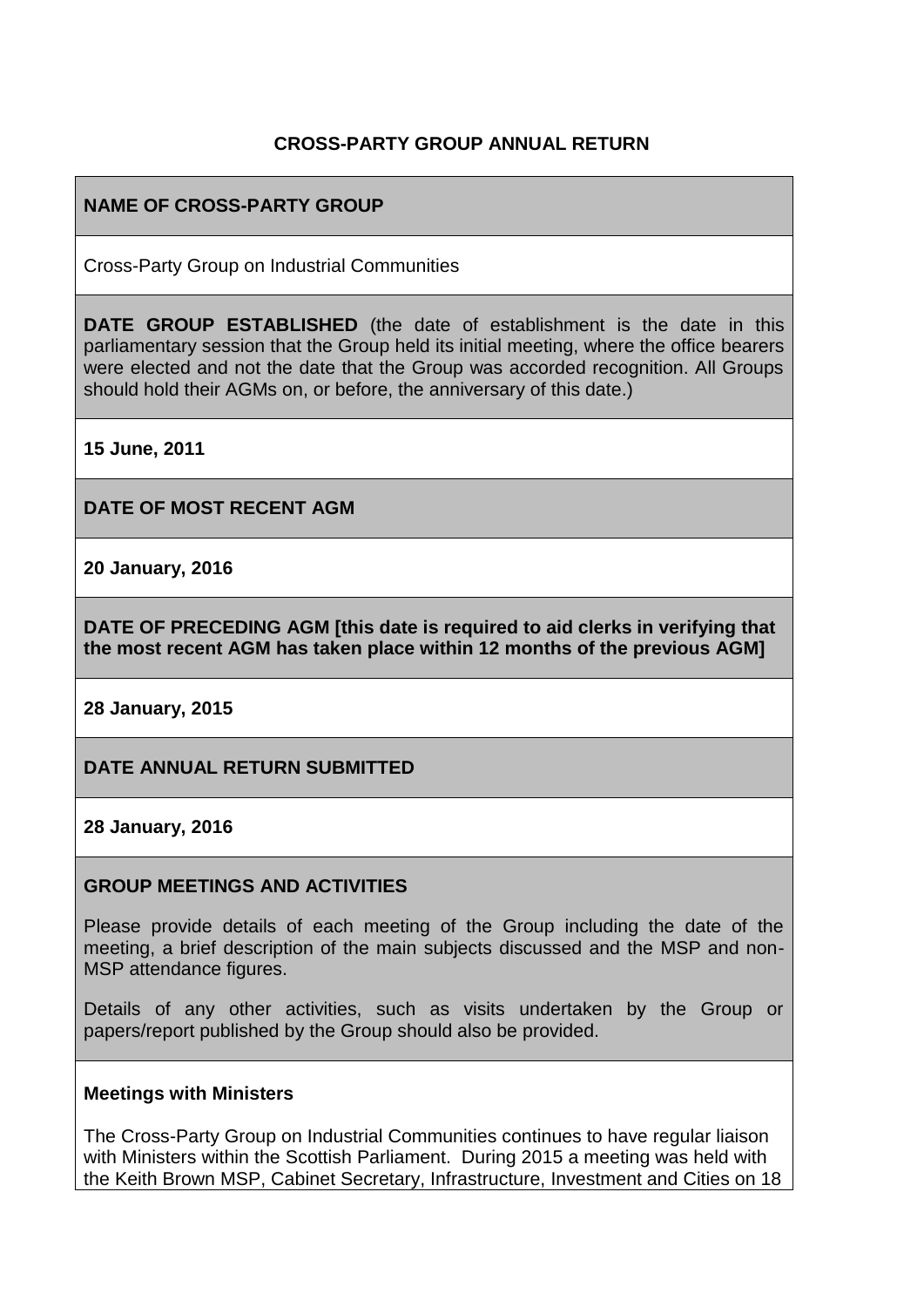February 2015.

The meeting discussed the *Ten Point Plan* put forward by the Industrial Communities Alliance, Scotland. In addition there was a discussion on the Alliances publication *Whose Recovery*. This highlighted the problems for areas outside the South East of England that were benefitting very little from the upturn in the UK economy.

The Cabinet Sectary invited the Alliance to identify priority projects that they believed would support the economic recovery of their respective areas. A dialogue on this became the main focus of liaison between the Cross Party Group, Alliance and the Cabinet Secretary throughout the year. The Cabinet Secretary made a presentation to the Cross Party Group on 20 May (see below).

Notes on the discussions were taken and reported to the Cross Party Group at its Meeting as on 20 May 2015.

#### **Cross-Party Group Meetings**

The Cross-Party Group usually meets three times a year and generally follows a process of inviting presentations followed by a discussion of relevant issues.

Meetings took place as follows:

### **28 January 2015**

The 2015 Annual General Meeting received a presentation by Jackie Killeen, the Scotland Director Of the Big Lottery.

The meeting was also updated on Industrial Communities Alliance activities including the *Ten Point Plan*, investment in rail infrastructure, the geography of economic recovery, and Welfare to Work issues.

The meeting was attended by 3 MSPs and 11 non-MSPs.

#### **20 May, 2015**

The main agenda item for this meeting was a presentation by the Cabinet Secretary for Infrastructure, Investment and Cities, Keith Brown MSP. This was followed by a wide ranging question and answer session and discussion.

The Alliance National Director, Steve Fothergill made a presentation on an Alliance research publication *Whose Recovery* which highlighted how the upturn in economic growth was leaving older industrial Britain behind.

The proposed closure of Longannet power station and the consequences for the local and Scottish economy, as well as security of electricity supply, was also discussed.

The meeting was attended by 4 MSPs and 15 non- MSPs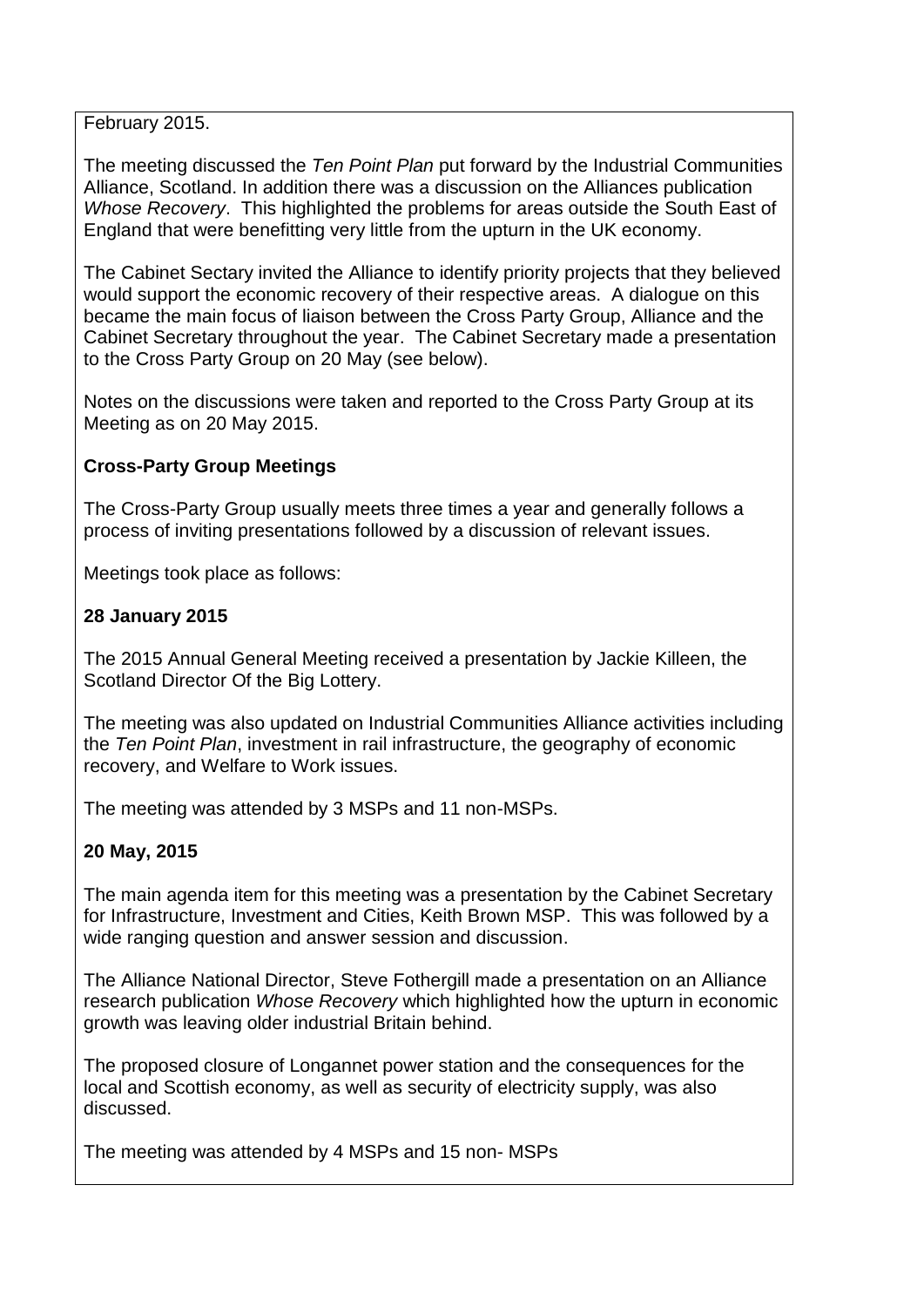# **28th October, 2015**

As an urgent item the crisis in the steel industry and the future of Dalzell and Clydebridge in particular was discussed

The main item on the agenda was a presentation by Shane Rankin, a Scottish Government official, on European Structural Funds

There was also further discussion on the Big Lottery and Camelot, *Whose Recovery*, *Growth beyond the Big Cities* (both Alliance research publications) and Longannet power station.

The meeting was attended by 3 MSPs and 7 non-MSPs.

## **MSP MEMBERS OF THE GROUP**

Please provide names and party designation of all MSP members of the Group.

| <b>Colin Beattie</b> | <b>Scottish National Party</b>                  |
|----------------------|-------------------------------------------------|
| Neil Bibby           | <b>Scottish Labour</b>                          |
| Adam Ingram          | <b>Scottish National Party</b>                  |
| Angus MacDonald      | <b>Scottish National Party</b>                  |
| Cameron Buchanan     | <b>Scottish Conservative and Unionist Party</b> |
| <b>Elaine Murray</b> | <b>Scottish Labour</b>                          |
| Jayne Baxter         | <b>Scottish Labour</b>                          |
| John Mason           | <b>Scottish National Party</b>                  |
| <b>Willie Rennie</b> | <b>Scottish Liberal Democrats</b>               |
| Individuals          |                                                 |
| Organisations        | <b>Industrial Communities Alliance</b>          |
|                      | Argyll and Bute Council                         |
|                      | <b>Clackmannanshire Council</b>                 |
|                      | <b>Coalfield Communities Federation</b>         |
|                      | <b>Coalfields Regeneration Trust</b>            |
|                      | <b>Dumfries and Galloway Council</b>            |
|                      | <b>East Ayrshire Council</b>                    |
|                      | <b>East Dunbartonshire Council</b>              |
|                      | <b>East Lothian Council</b>                     |
|                      | <b>East Renfrewshire Council</b>                |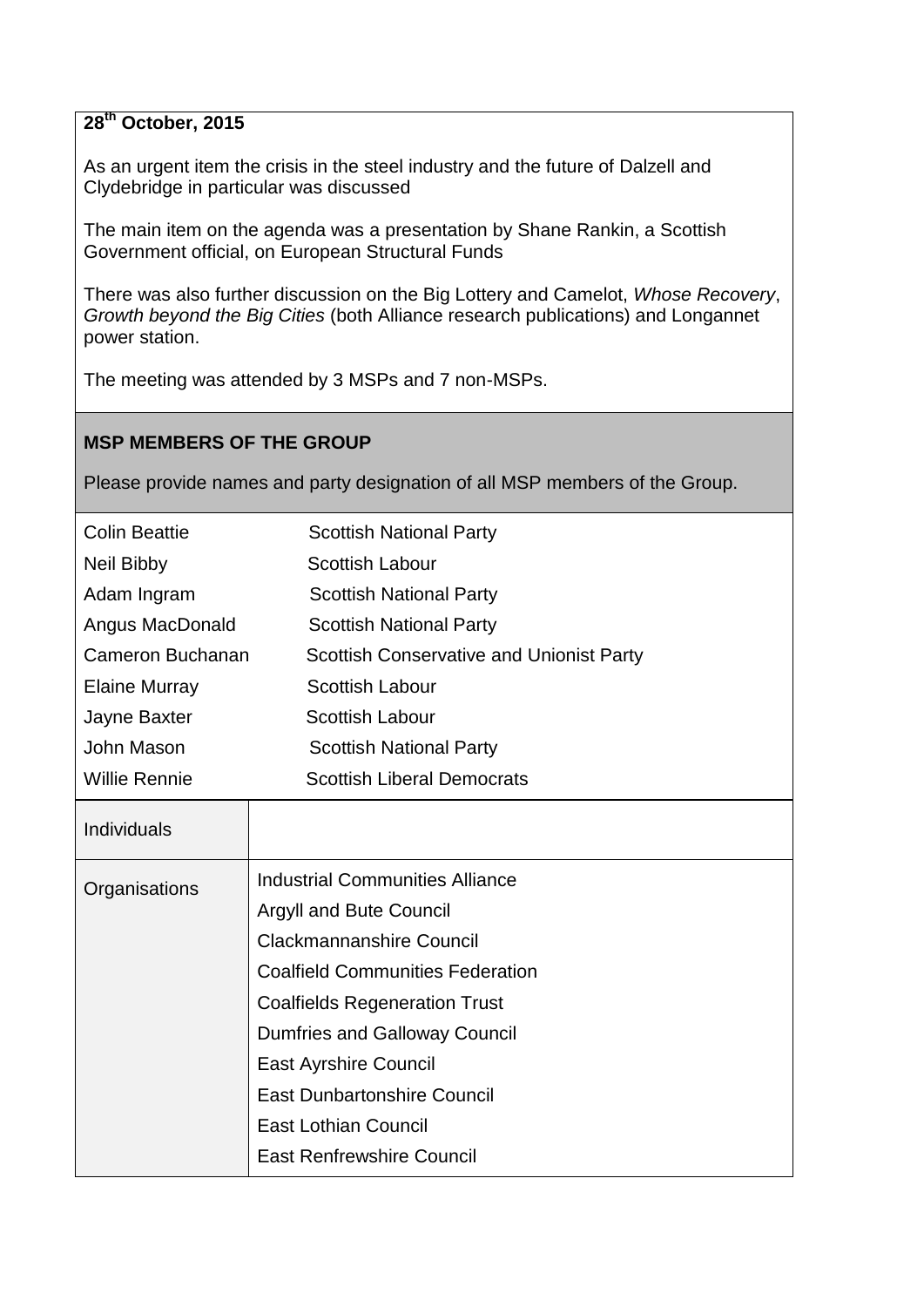| <b>Fife Council</b>                  |
|--------------------------------------|
| <b>Glasgow City Council</b>          |
| <b>Inverciyde Council</b>            |
| <b>Midlothian Council</b>            |
| <b>National Union of Mineworkers</b> |
| <b>North Ayrshire Council</b>        |
| North Lanarkshire Council            |
| <b>Renfrewshire Council</b>          |
| South Ayrshire Council               |
| South Lanarkshire Council            |
| <b>West Dunbartonshire Council</b>   |

### **GROUP OFFICE BEARERS**

Please provide names for all office bearers. The minimum requirement is that two of the office bearers are MSPs and one of these is Convener – beyond this it is a matter for the Group to decide upon the office bearers it wishes to have. It is permissible to have more than one individual elected to each office, for example, coconveners or multiple deputy conveners.

| Convener               | <b>Colin Beattie MSP</b>               |
|------------------------|----------------------------------------|
| <b>Deputy Convener</b> | Neil Bibby MSP                         |
| Secretary              | <b>Industrial Communities Alliance</b> |
| Treasurer              |                                        |

## **FINANCIAL BENEFITS OR OTHER BENEFITS RECEIVED BY THE GROUP**

Please provide details of any financial or material benefit(s) received from a single source in a calendar year which has a value, either singly or cumulatively, of more than £500. This includes donations, gifts, hospitality or visits and material assistance such as secretariat support.

Details of material support should include the name of the individual providing support, the value of this support over the year, an estimate of the time spent providing this support and the name of the organisation that this individual is employed by / affiliated to in providing this support.